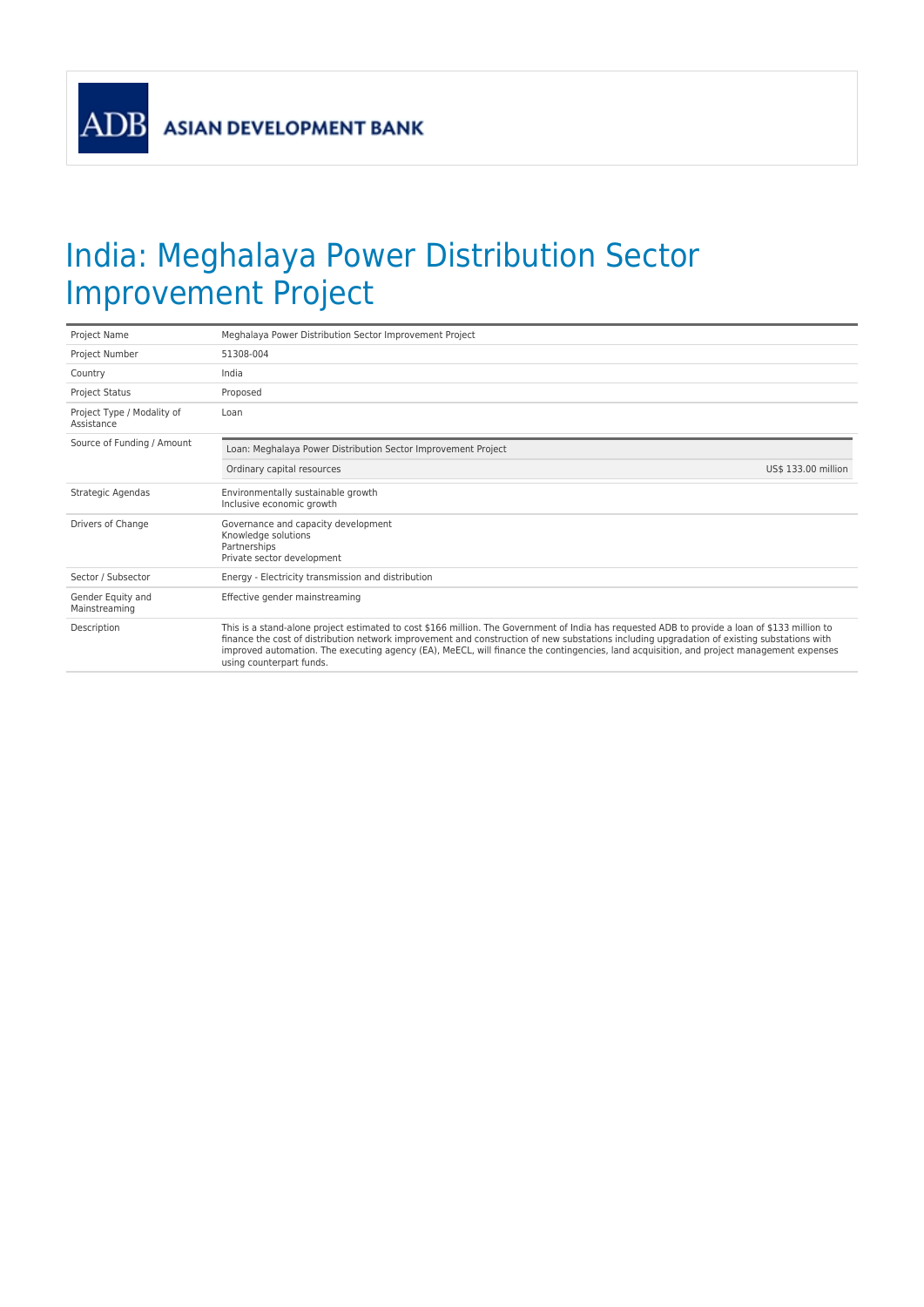| Project Rationale and Linkage to |  |  |
|----------------------------------|--|--|
| Country/Regional Strategy        |  |  |

Meghalaya is a state in northeastern India with a population of approximately 3 million which shares its border on the north and east with Assam, and on the south and west with Bangladesh. The capital of Meghalaya is Shillong. The state is the wettest region of India, recording an average annual rain fall of 12,000 millimeters. About 70% of the state is covered with forest. It has some of the thickest primary forests in the country and therefore, constitutes one of the most important ecotourism circuits in India. Meghalaya is predominantly an agrarian economy with<br>a significant commercial forestry industry. The state has abundant natural reso and offers significant avenues for investment. In the fiscal year FY2018 2019, the primary sector (agriculture, forestry, mining, and quarrying) contributed to 25.92% of the growth in the state while secondary sector (hydropower, agro-based and food processing, chemical, and allied<br>industries) contributed to 16.83%. The remaining 57.24% was contributed by the terti trade, hotels, real estate, finance, insurance, transport, communications, and other services.

Power Sector Overview. Under the Meghalaya Power Sector Reform Scheme 2010, the state government on 31 March 2010 unbundled<br>Meghalaya State Electricity Board (MeSEB) into four separate companies along with their physical a respective manpower. The four companies are: (i) Meghalaya Power Generation Corporation Ltd. (MePGCL); (ii) Meghalaya Power Transmission<br>Corporation Ltd. (MePTCL); (iii) Meghalaya Power Distribution Corporation Ltd. (MePDC holding company.

Meghalaya had a total installed power generating capacity of 613 megawatts (MW) as of June 2018. Of this, 426 MW was generated from<br>hydropower (355 MW owned by state utility and 71 MW from central allocation), and the rema capacity from the central government allocation to Meghalaya state. Meghalaya draws upon this central allocation to meet winter season supply deficits. Peak demand in FY2017 reached 399 MW and is expected to reach 470 MW in FY2021. This requires additional generation capacity<br>additions to meet the 24x7 power supply program within Meghalaya even under the normal generation capacity during summer due to high hydro availability and low demand but a deficit during winter due to high demand and low hydro availability.

Though Meghalaya has achieved 100% electrification for rural and urban households (635,802 consumers) as of February 2019, the voltage at the consumer premises drops below the allowable limit of 6% at peak load periods. Further, daily power interruption of more than 6 hours is<br>common in remote rural networks. The average aggregate technical and commercial (A are estimated to be more than 50%. The existing distribution network is overloaded. Majority of 33/11 kilovolt (kV) substations in rural areas are<br>without control rooms and still operate using outdated technology. This has voltage distribution lines that contribute to technical losses and low power quality. The billing efficiency of MePDCL is only 67.35% as most of<br>consumer meters (approximately 75%) installed by MePDCL are outdated resultin terrain with poor road conditions in most rural areas, which means maintenance of distribution lines, transformers and bill collection in remote<br>areas has been a daunting task. Higher AT&C losses, aged distribution assets

In March 2017, MePDCL signed an agreement with Ministry of Power, Government of India, and Government of Meghalaya under Ujwal Discom<br>Assurance Yojana (UDAY) to reduce their AT&C losses from 34.76% in FY2015 to 15% by FY20 in rural areas; (iii) feeder segregation and replacement of defective meters; (iv) energy audit of 33/11 kV substations and its outgoing feeders, 132/33 kV substations and their outgoing feeders; and (v) improvement in billing efficiency through online payment mechanism, tie-up with<br>common service centers for collection of revenues and improving payment avenues. The is slow due to lack of sufficient funds. The proposed project will help MePDCL to implement some of these measures such as metering, distribution network strengthening and billing efficiency improvement. While addressing these issues, there is an opportunity for rural energy supply intervention by improving power quality and support income

generation encompassing social and gender inclusion. Renewable energy mini grids can be an ideal option for rural communities where<br>construction of distribution infrastructure is difficult and not economical. Access to aff life. In Meghalaya, rural (93.6%) and urban (25.8%) households depend on firewood as the primary fuel for cooking. This has led to drudgery of women and adverse impact on their health. Further, Meghalaya is predominantly an agrarian economy with high female workforce participation.<br>Women comprise 50% of workers in rural areas, most of which are cultivators and ag reliable energy sources will alleviate women's poverty and drudgery. It will impact agricultural activities and production and expand women's income-earning opportunities and home-based enterprises.

| Impact  | 24x7 power to all households, industry, commercial businesses, public needs, and any other electricity consuming entity achieved                                                                                                                                                                                    |
|---------|---------------------------------------------------------------------------------------------------------------------------------------------------------------------------------------------------------------------------------------------------------------------------------------------------------------------|
| Outcome | Efficiency, reliability and quality of supply for distribution consumers in Meghalaya improved                                                                                                                                                                                                                      |
| Outputs | Distribution network in Central, East Garo Hills and West Garo Hills strengthened and modernized<br>System for meter reading, billing and collection improved<br>DSR for Meghalaya prepared<br>Capacity and awareness of selected rural communities to use mini grid power efficiently and for livelihood developed |

Geographical Location Meghalaya

| Safeguard Categories                                       |                                                      |   |
|------------------------------------------------------------|------------------------------------------------------|---|
| Environment                                                |                                                      | B |
| Involuntary Resettlement                                   |                                                      | B |
| Indigenous Peoples                                         |                                                      | B |
|                                                            |                                                      |   |
| Summary of Environmental and Social Aspects                |                                                      |   |
| <b>Environmental Aspects</b>                               |                                                      |   |
| Involuntary Resettlement                                   |                                                      |   |
| Indigenous Peoples                                         |                                                      |   |
| Stakeholder Communication, Participation, and Consultation |                                                      |   |
| During Project Design                                      |                                                      |   |
| During Project Implementation                              |                                                      |   |
|                                                            |                                                      |   |
| <b>Business Opportunities</b>                              |                                                      |   |
| <b>Consulting Services</b>                                 | Estimated about 2 firms and 5 individual consultants |   |
| Procurement                                                | Estimated about 7 procurement packages               |   |
|                                                            |                                                      |   |
| Responsible ADB Officer                                    | Jaimes Kolantharaj                                   |   |
| Responsible ADB Department                                 | South Asia Department                                |   |
| Responsible ADB Division                                   | Energy Division, SARD                                |   |
| <b>Executing Agencies</b>                                  | Meghalaya Energy Corporation Limited (MeECL)         |   |

Lumjingshai, Short Round Road, Shillong-

793001, Meghalaya, India